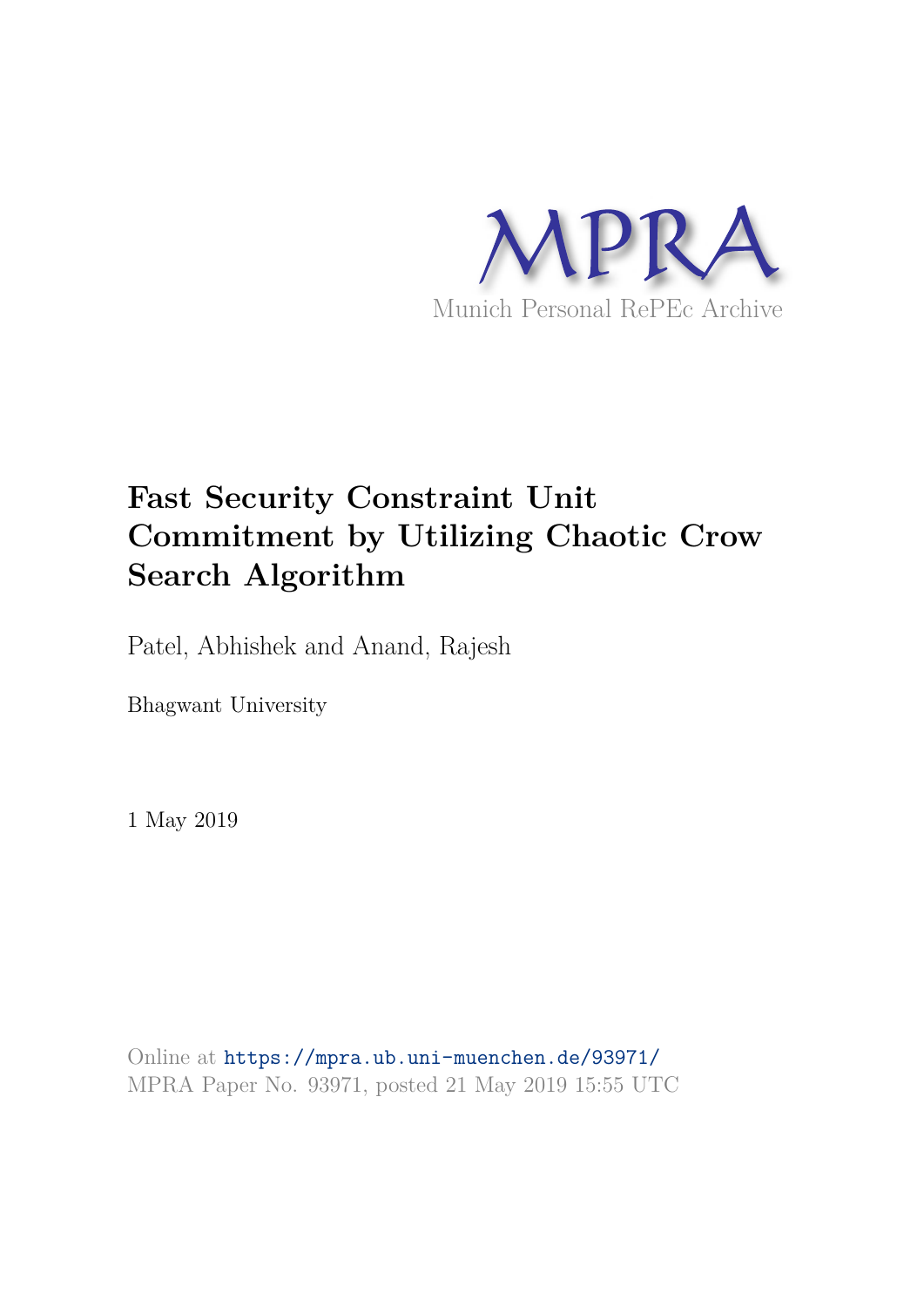# Fast Security Constraint Unit Commitment by Utilizing Chaotic Crow Search Algorithm

Abhishek Patel, Rajesh Anand Bhagwant University, Faculty of Engineering & Technology

*Abstract***— This paper investigates the optimal operation of security constraint unit commitment (SCUC) as one of the most important concern in power system operation. SCUC is a mixed integer nonlinear problem (MINLP) which is hard to solve and also the optimal solution is not guarantee. To overcome this drawback, a new evolutionary method known as the chaotic crow search algorithm is developed. The proposed problem includes some significant constraints such as spinning reserve, generators ramp rate, load balance, and power limits. Finally, the proposed method is examined on a 10-unit distribution network. The results show the effectiveness and merit of the proposed technique.** 

*Index Terms***— Control and Optimization, Evolutionary Algorithm, Power systems, Reliability, Unit Commitment** 

#### I. INTRODUCTION

Unit commit is an optimization problem which tries to find a solution to determine which units should be working or shut down during the operation time. Based on the assumptions, three types of problems will be defining: 1) Security Constrained Unit Commitment (SCUC) 2) Profit Based Unit Commitment (PBUC) 3) Cost Based Unit Commitment (CBUC).

In this research studies, cost based unit commitment is analyzed and tries to minimize the cost function. As a result, solving this problem required to consider two sub problems at the same time: a) the economic dispatch b) determine the on and off status of every unit at every horizon intervals time. In the recent years, many papers have been released to satisfy the first and second points [1] such as dynamic programming (DP) [2], [3], particle swarm optimization (PSO) [4-5-6-7], genetic algorithm (GA) [8-9-10], etc. These papers tried to minimize the cost function or maximized the profit of the unit commitment [11-21]. On the other hand, the availability of the electricity is the main goal of the unit commitment. It should be mention that; the availability should be equal to the demand because there is no way to storage the electricity [22-29]. Therefore, the unit commitment should be design so that the generating units provide enough electricity for every interval schedule time with a minimum cost [30-37].

In this research study, minimizing the cost function of the unit commitment with high preference is improved by Teaching Learning Based Optimization (TLBO) method as a new evolutionary algorithm. All of the constraints problems associated with unit commitment is considered for this research study. Moreover, the generating cost of the unit commitment by TLBO has been compared with other methods

in the same conditions. The results proved the better performance of the TLBO.

#### II. CONSTRAINTS OF UNIT COMMITMENT

#### *A. Objective Function*

The total cost function of the unit commitment is the total summation of fuel cost and start-up cost which is defined as following:

min 
$$
TC = \sum_{t=1}^{M} \sum_{i=1}^{N} FC_i^t + SDU_i^t
$$
 (1)

Where, *TC* is the total cost, *N* represents the unit number, *FC*is the fuel cost of the *ith* unit at time *t* and *SU* is the start-up cost of the *ith* unit at time *<sup>t</sup>* . This total cost can be effected by some constraints in unit commitment problem. The constraints are explained by the next sub sections [38-40].

*Table 1: Prediction of load demand for 24 hours* 

| Hour[h]               | 1    | $\overline{2}$ | 3    | 4    | 5    | 6    | 7    | 8    |
|-----------------------|------|----------------|------|------|------|------|------|------|
| <b>Demand</b><br>[MW] | 700  | 750            | 850  | 950  | 1000 | 1100 | 1150 | 1200 |
| Hour[h]               | 9    | 10             | 11   | 12   | 13   | 14   | 15   | 16   |
| <b>Demand</b><br>[MW] | 1300 | 1400           | 1450 | 1500 | 1400 | 1300 | 1200 | 1050 |
| Hour[h]               | 17   | 18             | 19   | 20   | 21   | 22   | 23   | 24   |
| <b>Demand</b><br>[MW] | 1000 | 1100           | 1200 | 1400 | 1300 | 1100 | 900  | 800  |

## *B. Constraints*

## *Load Demand*

There is no way to storage the electrical energy. As a result, the generation's power should be equal to the load demand [42-45]:

$$
\sum_{i=1}^{N} P_i^t U_i^t = H^t \tag{2}
$$

According to the equation two, the load demand at time t is equal to  $H^t$ , where  $U_i^t$  represents the unit number and  $P_i^t$  is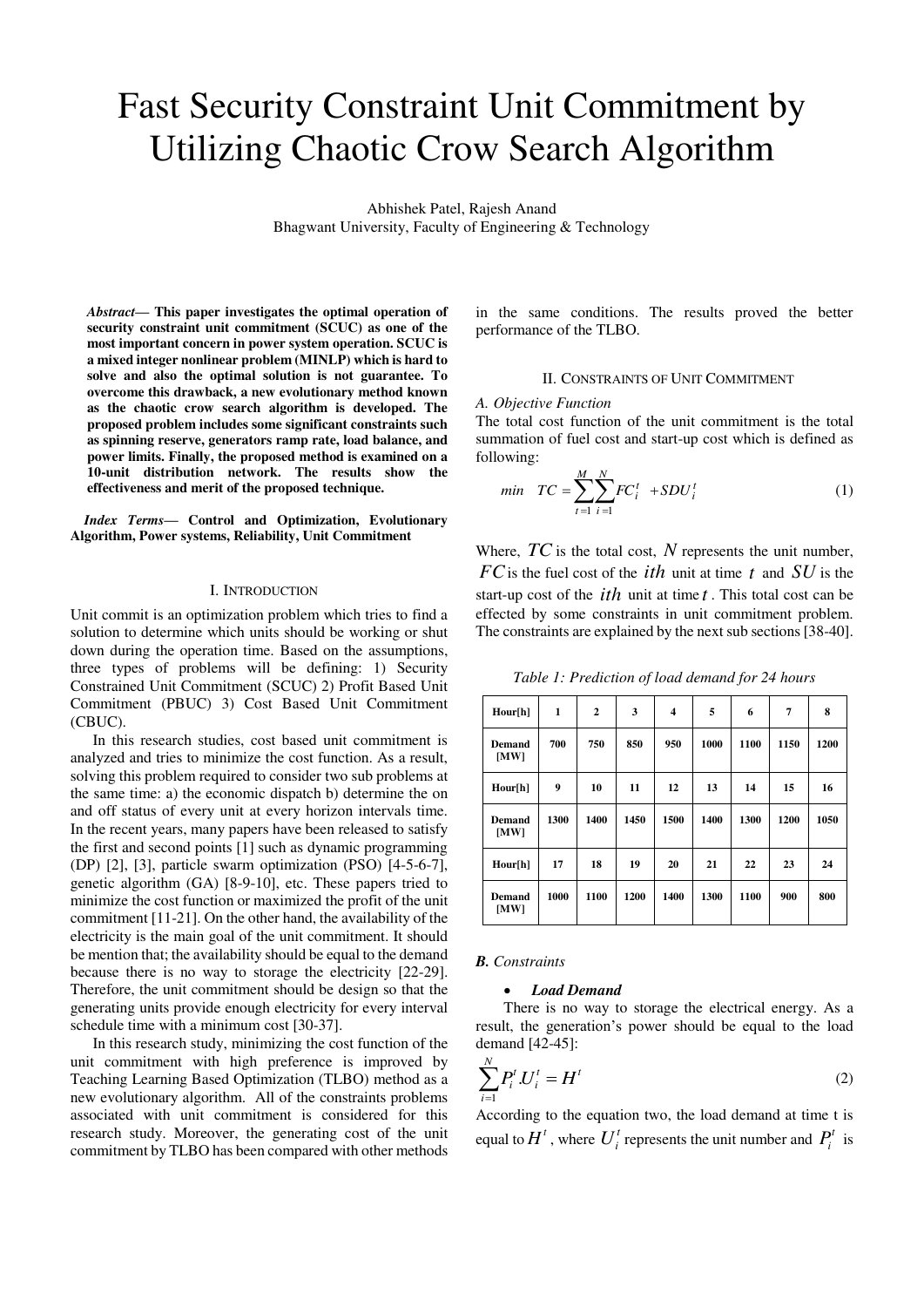its related power at time *<sup>t</sup>* . Therefore, the summation of all the

power generations should be equal to  $H<sup>t</sup>$ .

It should be noted that the number of units in this case of study are 10 units and the load prediction is defined for 24 hours (or a day) schedule time. Table 1 shows the Prediction of load demand for 24 hours [46-47].

# **Power Bounded**

Every unit has a limitation in power generation based on its design. Indeed, every unit has a maximum and minimum potential for power generation and it is impossible to generate the power more than its capability. On the other hand, it is not affordable to generate the power less than its minimum power. This limitation can be taken into account by equation (3):

$$
P_{i,\min} \prec P_i' \prec P_{i,\max} \tag{3}
$$

Where  $P_{i,\text{min}}$  represents the minimum power of *ith* unit

and  $P_{i, \text{max}}$  represents the maximum power of *ith* unit.

### **2.1 Increase and decrease the power**

Every unit has a limitation in increasing or decreasing its power rapidly. In fact, every unit can change its power according to a specific rate which is defined based on its design. This limitation can be taken into account by equation  $(4)$ :

2.2 Start-up Constraints  
\n
$$
(P_i^{t-1} - RD_i) \prec P_i^t \prec (P_i^{t-1} - RU_i)
$$
\n(4)

Where  $RD_i$  and  $RU_i$  are hourly rate reduction and

increase for *ith* unit respectively.

The most important part in the ensure voltage availability analysis of the unit commitment is spinning reservation. In many cases this constraint is not consider to solve the unit commitment easily. Although, this constrain plays a very significant role in the reliability of the system. In this research study, spinning reservation is applied in order to increase the reliability of the system and also warrantee the availability of the voltage with a very high probability. This constraint is given in equation (7) and (8):

$$
SR_{up}^{t} = \sum_{i=1}^{N} \min(P_{i,\max} - P_{i}^{t}, M \times r_{i}) U_{i}^{t}
$$
 (7)

$$
SR_{dn}^{t} = \sum_{i=1}^{N} \min(P_i^{t} - P_{i,\min}, M \times r_i) U_i^{t}
$$
 (8)

Where  $SR_{up}$  represents spinning reservation when the load demand increase and *SRdn* represents spinning reservation when the load demand is decrease. Moreover, *<sup>r</sup>* is the coefficient of the ramp rate which is considered equal to 10 in this study. It means that ramp rate can change within 10 minutes. The assumption of the unit commitment problem shows in table 2.

According to the equation (1), start-up cost has a significant influence in the total cost. In the unit commitment two types of start-up cost is defined: 1) Hot Start-up: when the unit is not cool down completely and needs to start-up again. 2) Cold Start-up: when the unit is cool down completely.

This limitation can be taken into account by equation:

$$
St_i = \sum_{k=t-T_i^{off}-T_i^{cold}}^{t-1} U_i^k . SU_i^t
$$
 (5)

Where,

$$
SU_i^t = \begin{cases} SU_i^{hot} U_i^t (1-U_i^{t-1}) & \text{if } St_i^t > o \\ SU_i^{hot} U_i^t & \text{if } St_i^t = o \end{cases}
$$
 (6)

# **2.3 Spinning Reservation**

Sometimes load demand for the electricity increase rapidly because of some reasons (for example it is a game and many people want to turn on their TV at the same time or any problem in a unit or units) which is not predicted. In this situation, the unit commitment should be able to responsible for more load demand by a reservation. On the other hand, some times the generation load is higher than the prediction. In this situation, unit commitment should be able to decrease its power generation rapidly to minimize

|                    | Unit 1                  | Unit 2  | Unit 3         | Unit 4         | Unit 5  | Unit 6         | Unit 7         | Unit 8         | Unit 9         | Unit 10        |
|--------------------|-------------------------|---------|----------------|----------------|---------|----------------|----------------|----------------|----------------|----------------|
| $a_i$              | 1000                    | 970     | 700            | 680            | 450     | 370            | 480            | 660            | 665            | 670            |
| b.                 | 19.16                   | 17.26   | 16.6           | 16.5           | 19.7    | 22.26          | 27.4           | 25.92          | 27.27          | 27.79          |
| $C_i$              | 0.00048                 | 0.00031 | 0.002          | 0.00211        | 0.00398 | 0.00712        | 0.00079        | 0.00413        | 0.00222        | 0.00173        |
| $P_{max}$          | 455                     | 455     | 130            | 130            | 162     | 80             | 85             | 55             | 55             | 55             |
| $P_{min}$          | 150                     | 150     | 20             | 20             | 25      | 20             | 25             | 10             | 10             | 10             |
| r                  | 9.1                     | 9.1     | 2.6            | 2.6            | 3.24    | 1.6            | 1.7            | 1.1            | 1.1            | 1.1            |
| <b>RU</b>          | 227.5                   | 227.5   | 65             | 65             | 81      | 40             | 42.5           | 27.5           | 27.5           | 27.5           |
| <b>RD</b>          | 227.5                   | 227.5   | 65             | 65             | 81      | 40             | 42.5           | 27.5           | 27.5           | 27.5           |
| $T_{ON}$           | 8                       | 8       | 5              | 5              | 6       | $\overline{3}$ | $\overline{3}$ | 1              | $\overline{1}$ | $\overline{1}$ |
| TOFF               | 8                       | 8       | 5              | 5              | 6       | $\overline{3}$ | $\overline{3}$ | $\overline{1}$ | $\overline{1}$ | $\overline{1}$ |
| $T_{\text{cold}}$  | 5                       | 5       | $\overline{4}$ | $\overline{4}$ | 4       | $\overline{2}$ | $\overline{2}$ | $\overline{0}$ | $\overline{0}$ | $\Omega$       |
| $SU_{\text{cold}}$ | 9000                    | 1000    | 1100           | 1120           | 1800    | 340            | 520            | 60             | 60             | 60             |
| SU <sub>hat</sub>  | 4500                    | 5000    | 550            | 560            | 900     | 170            | 260            | 30             | 30             | 30             |
| In.State           | $\overline{\mathbf{8}}$ | 8       | $-5$           | $-5$           | $-6$    | $-3$           | $-3$           | $-1$           | $-1$           | $-1$           |

### III. CHAOTIC CROW SEARCH ALGORITHM

Security constraint unit commitment is a mixed integer nonlinear programming (MINLP) problem which is hard to solve and also the optimal value is not guarantee. Hence, in this research paper, a new evolutionary algorithm known as the chaotic crow search algorithm is developed to address these drawbacks. The main concept of this algorithm inspire from the crow search apparatus for hiding their food. More detail regarding this algorithm can be found in [11]. Figure 1 shows the flowchart of the proposed method.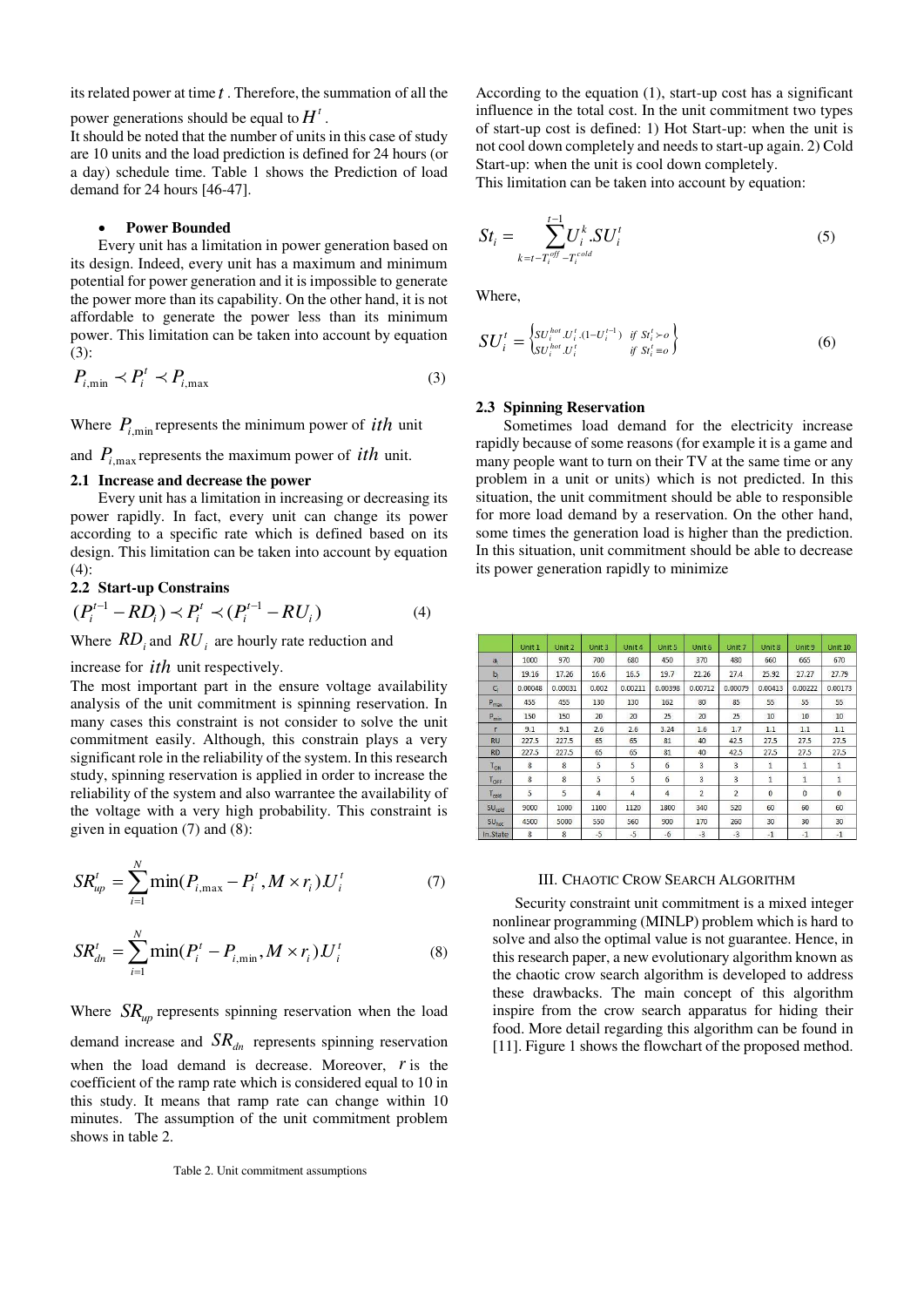

Fig. 1. Flowchart of the proposed method [11].

# IV. SIMULATION AND RESULTS

A system including ten generation units has been considered as a test system. The load demand prediction has been considered for the day-ahead (next 24 hours). Table 2 depicts the performance of the proposed method and particle swarm optimization (PSO) algorithm. Based on the table, the performance of the proposed method is more acceptable of the well-known PSO method. Indeed, the proposed method performance is higher than PSO from both computational time and cost.

One of the most important aspect of the SCUC is considering the spinning reserve for the emergency conditions such as load fluctuation or generator outages. Fig. 2 shows the constant spinning reserve. Considering a constant spinning reserve can potentially lead to higher cost. Hence, in this paper, a dynamic spinning reserve has been considered as shown in Fig. 3. As far as it can be seen, the spinning reserve has a dynamic behavior; that means the spinning reserve values change in any interval based on the requested demand. As mentioned considering the dynamic spinning reserve can contribute to lower cost. The total operation cost of this scenario is \$563827.7.







Fig. 3. Dynamic spinning reserve.

*Table 2: Comparison of applied methods* 

|                    | Difference Between Methods |                  |                   |      |  |  |  |  |
|--------------------|----------------------------|------------------|-------------------|------|--|--|--|--|
| Methods            | Start-up                   | <b>Fuel Cost</b> | <b>Final Cost</b> | Time |  |  |  |  |
|                    | Cost                       |                  |                   |      |  |  |  |  |
| <b>PSO</b>         | 4090                       | 559852.3         | 563942.2          | 85   |  |  |  |  |
| Proposed<br>method | 4090                       | 559847.7         | 563937.7          | 35   |  |  |  |  |

# V. CONCLUSION

In this study, TLBO is applied for 10 unit commitment problem. The results proved the better performance of TLBO compare to other evolutionary algorithms from both economic and time perspectives. Moreover, the spinning reservation of the system is analyzed which confirmed the high reliability of TLBO which contribute to high probability and availability of the electricity. TLBO is a new algorithm with a less mathematical calculation and fluent concept which can be used in the future in many optimization problems such as smart grids, renewable energy and cyber-physical systems.

## **REFERENCES**

[1] N. P. Padhy, "Unit commitment—A bibliographical survey," IEEE Trans. Power Syst., vol. 19, no. 2, pp. 1196–1205, May 2004.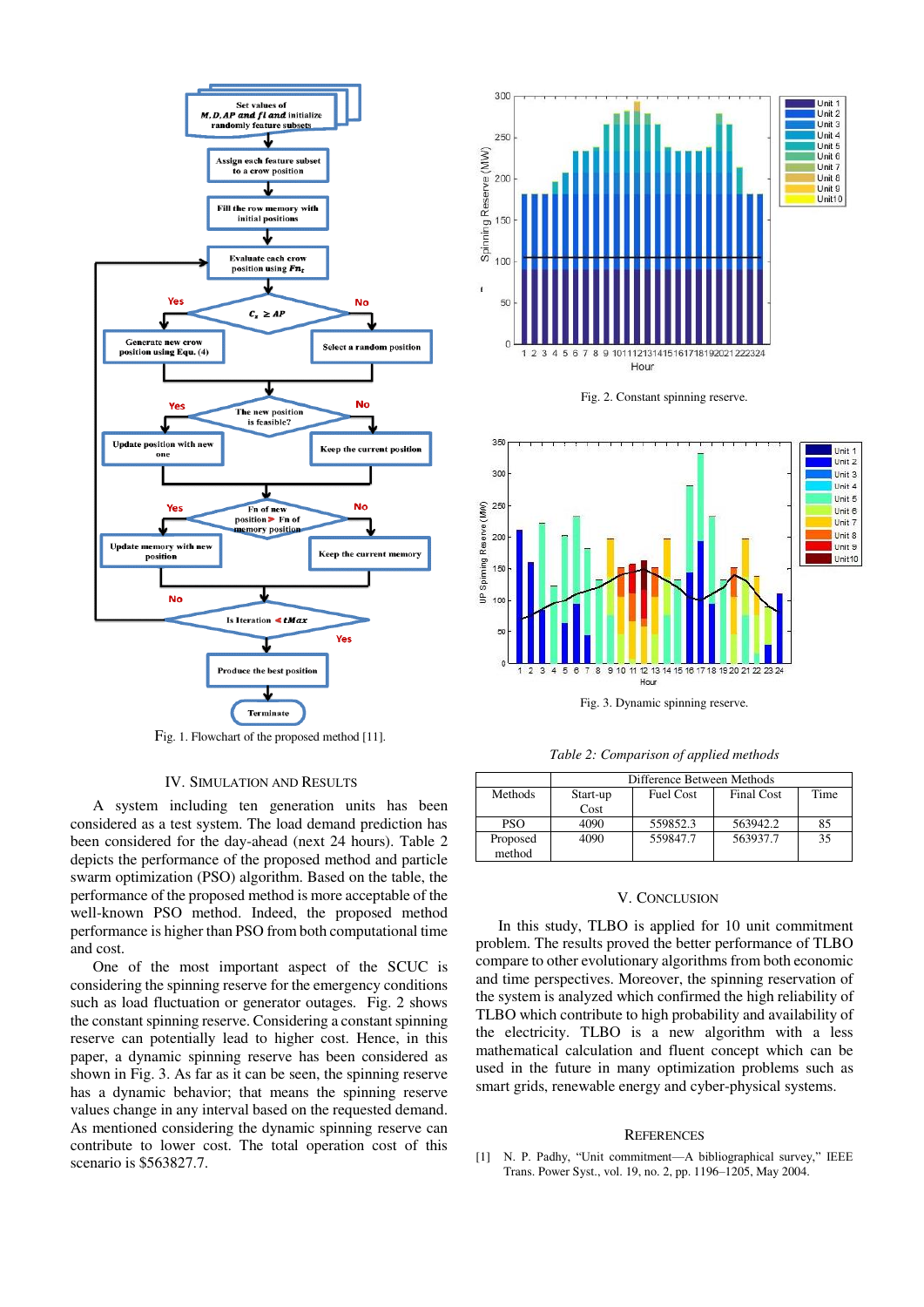- [2] C. K. Pang, G. B. Sheble, and F. Albuyeh, "Evaluation of dynamic programming based methods and multiple area representation for thermal unit commitment," IEEE Trans. Power App. Syst., vol. PAS-100, pp. 1212–1218, Mar. 1981.
- W. L. Snyder, Jr., H. D. Powell, Jr., and J. C. Rayburn, "Dynamic Programming approach to unit commitment," IEEE Trans. Power Syst., vol. 2, no. 2, pp. 339–347, May 1987.
- [4] T. O. Ting, M. V. C. Rao, and C. K. Loo, "A novel approach for unit commitment problem via an effective hybrid particle swarm optimization." IEEE Trans. Power Syst., vol. 21, no. 1, pp. 411–418, Feb. 2006.
- [5] Z. L. Gaing, "Discrete particle swarm optimization algorithm for unit commitment," in Proc. IEEE Power Eng. Soc. General Meeting, Jul. 2003, vol. 1, pp. 13–17.
- [6] W. Xiong, M. J. Li, and Y. Cheng, "An improved particle swarm optimization algorithm for unit commitment," in Proc. ICICTA 2008.
- [7] P. Bajpai and S. N. Singh, "Fuzzy adaptive particle swarm optimization for bidding strategy in uniform price spot market," IEEE Trans. Power Syst., vol. 22, no. 4, pp. 2152–2160, Nov. 2007.
- [8] I. G. Damousis, A. G. Bakirtzis, and P. S. Dokopoulos, "A solution to the unit commitment problem using integer-coded genetic algorithm," IEEE Trans. Power Syst., vol. 19, no. 2, pp. 1165–1172, May 2004.
- [9] H. Yang, P. Yang, and C. Huang, "A parallel genetic algorithm approach to solving the unit commitment problem: Implementation on the transputer networks," IEEE Trans. Power Syst., vol. 12, no. 2, pp. 661–668, May 1997.
- [10] J. M. Arrovo and A. J. Conejo, "A parallel repair genetic algorithm to solve the unit commitment problem," IEEE Trans. Power Syst., vol. 17, no. 4, pp. 1216–1224, Nov. 2002.
- [11] Sayed, Gehad Ismail, Aboul Ella Hassanien, and Ahmad Taher Azar. "Feature selection via a novel chaotic crow search algorithm." Neural Computing and Applications 31, no. 1 (2019): 171-188.
- [12] R. Sahba, "A Brief Study of Software Defined Networking for Cloud Computing," 2018 World Automation Congress, Stevenson, WA, June 2018.
- [13] Dabbaghjamanesh, M., A. Moeini, M. Ashkaboosi, P. Khazaei, and K. Mirzapalangi. "High Performance Control of Grid Connected Cascaded H-Bridge Active Rectifier Based on Type II-Fuzzy Logic Controller with Low Frequency Modulation Technique." *International Journal of Electrical & Computer Engineering (2088-8708)* 6, no. 2 (2016).
- [14] Ashkaboosi, Maryam, Seyed Mehdi Nourani, Peyman Khazaei, Morteza Dabbaghjamanesh, and Amirhossein Moeini. "An optimization technique based on profit of investment and market clearing in wind power systems." *American Journal of Electrical and Electronic Engineering* 4, no. 3 (2016): 85-91.
- [15] Khazaei, Peyman, Morteza Dabbaghjamanesh, Ali Kalantarzadeh, and Hasan Mousavi. "Applying the modified TLBO algorithm to solve the unit commitment problem." In *2016 World Automation Congress (WAC)*, pp. 1-6. IEEE, 2016.
- [16] Rakhshan, Mohsen, Navid Vafamand, Mokhtar Shasadeghi, Morteza Dabbaghjamanesh, and Amirhossein Moeini. "Design of networked polynomial control systems with random delays: sum of squares approach." *International Journal of Automation and Control* 10, no. 1 (2016): 73-86.
- [17] Haghshenas, S. Abbas, Sarmad Ghader, Daniel Yazgi, Edris Delkhosh, Nabiallah Rashedi Birgani, Azadeh Razavi Arab, Zohreh Hajisalimi, Mohammad Hossein Nemati, Mohsen Soltanpour, and Morteza Jedari Attari. "Iranian Seas Waters Forecast-Part I: An Improved Model for The Persian Gulf." *Journal of Coastal Research* 85, no. sp1 (2018): 1216- 1220.
- [18] Jedari Attari, Morteza, S. Abbas Haghshenas, Mohsen Soltanpour, Mohammad Reza Allahyar, Sarmad Ghader, Daniel Yazji, Azadeh Razavi Arab, Zohreh Hajisalimi, S. Jaafar Ahmadi, and Arash Bakhtiari. "Developing the Persian

Gulf Wave Forecasting System." *Journal of Coastal and Marine Engineering* 1, no. 1 (2018): 13-18.

- [19] Dabbaghjamanesh, Morteza, Abdollah Kavousi-Fard, and Shahab Mehraeen. "Effective scheduling of reconfigurable microgrids with dynamic thermal line rating." *IEEE Transactions on Industrial Electronics* 66, no. 2 (2019): 1552- 1564.
- [20] Ghaffari, Saeed, and Maryam Ashkaboosi. "Applying Hidden Markov Model Baby Cry Signal Recognition Based on Cybernetic Theory." *IJEIR* 5: 243-247.
- [21] Ashkaboosi, Maryam, Farnoosh Ashkaboosi, and Seyed Mehdi Nourani. "The Interaction of Cybernetics and Contemporary Economic Graphic Art as" Interactive Graphics"." (2016).
- [22] Ghaffari, Saeed, and M. Ashkaboosi. "Applying Hidden Markov M Recognition Based on C." (2016).
- [23] Dabbaghjamanesh, Morteza, Shahab Mehraeen, Abdollah Kavousifard, and Mosayeb Afshari Igder. "Effective scheduling operation of coordinated and uncoordinated windhydro and pumped-storage in generation units with modified JAYA algorithm." In *2017 IEEE Industry Applications Society Annual Meeting*, pp. 1-8. IEEE, 2017.
- [24] Dabbaghjamanesh, Morteza, Shahab Mehraeen, Abdollah Kavousi-Fard, and Farzad Ferdowsi. "A New Efficient Stochastic Energy Management Technique for Interconnected AC Microgrids." In *2018 IEEE Power & Energy Society General Meeting (PESGM)*, pp. 1-5. IEEE, 2018.
- [25] Razavi Arab, Azadeh, S. Abbas Haghshenas, and Farzin Samsami. "Sediment transport and morphodynamic changes in Ziarat Estuary and Mond River Delta, the Persian Gulf." In *EGU General Assembly Conference Abstracts*, vol. 16. 2014.
- [26] HAGHSHENAS, SEYED ABBAS, and ARAB AZADEH RAZAVI. "APPLICATION OF SEDIMENT CONSTITUENT ANALYSIS FOR CHARACTERIZING LONGSHORE SEDIMENT TRANSPORT, CASE STUDY OF RAMIN PORT-IRANIAN COASTLINE OF THE OMAN SEA." (2014).
- [27] Arab, Azadeh Razavi, Afshin Danehkar, S. Abbas Haghshenas, and Gita B. Ebrahimi. "ASSESSMENT OF COASTAL DEVELOPMENT IMPACTS ON CORAL ECOSYSTEMS IN NAIBAND BAY, THE PERSIAN GULF." *Coastal Engineering Proceedings* 1, no. 33 (2012): 31.
- [28] Haghshenas, S. Abbas, Azadeh Razavi Arab, Arash Bakhtiari, Morteza Jedari Attari, and Michael John Risk. "Decadal Evolution of Mond River Delta, the Persian Gulf." *Journal of Coastal Research* 75, no. sp1 (2016): 805-810.
- [29] Taherzadeh, Erfan, Morteza Dabbaghjamanesh, Mohsen Gitizadeh, and Akbar Rahideh. "A new efficient fuel optimization in blended charge depletion/charge sustenance control strategy for plug-in hybrid electric vehicles." *IEEE Transactions on Intelligent Vehicles* 3, no. 3 (2018): 374-383.
- [30] Tajalli, Seyede Zahra, Seyed Ali Mohammad Tajalli, Abdollah Kavousi-Fard, Taher Niknam, Morteza Dabbaghjamanesh, and Shahab Mehraeen. "A Secure Distributed Cloud-Fog Based Framework for Economic Operation of Microgrids." In *2019 IEEE Texas Power and Energy Conference (TPEC)*, pp. 1-6. IEEE, 2019.
- [31] Taherzadeh, Erfan, Shahram Javadi, and Morteza Dabbaghjamanesh. "New Optimal Power Management Strategy for Series Plug-In Hybrid Electric Vehicles." *International Journal of Automotive Technology* 19, no. 6 (2018): 1061-1069.
- [32] Dabbaghjamanesh, Morteza. "Stochastic Energy Management of Reconfigurable Power Grids in the Presence of Renewable Energy by Considering Practical Limitations." (2019).